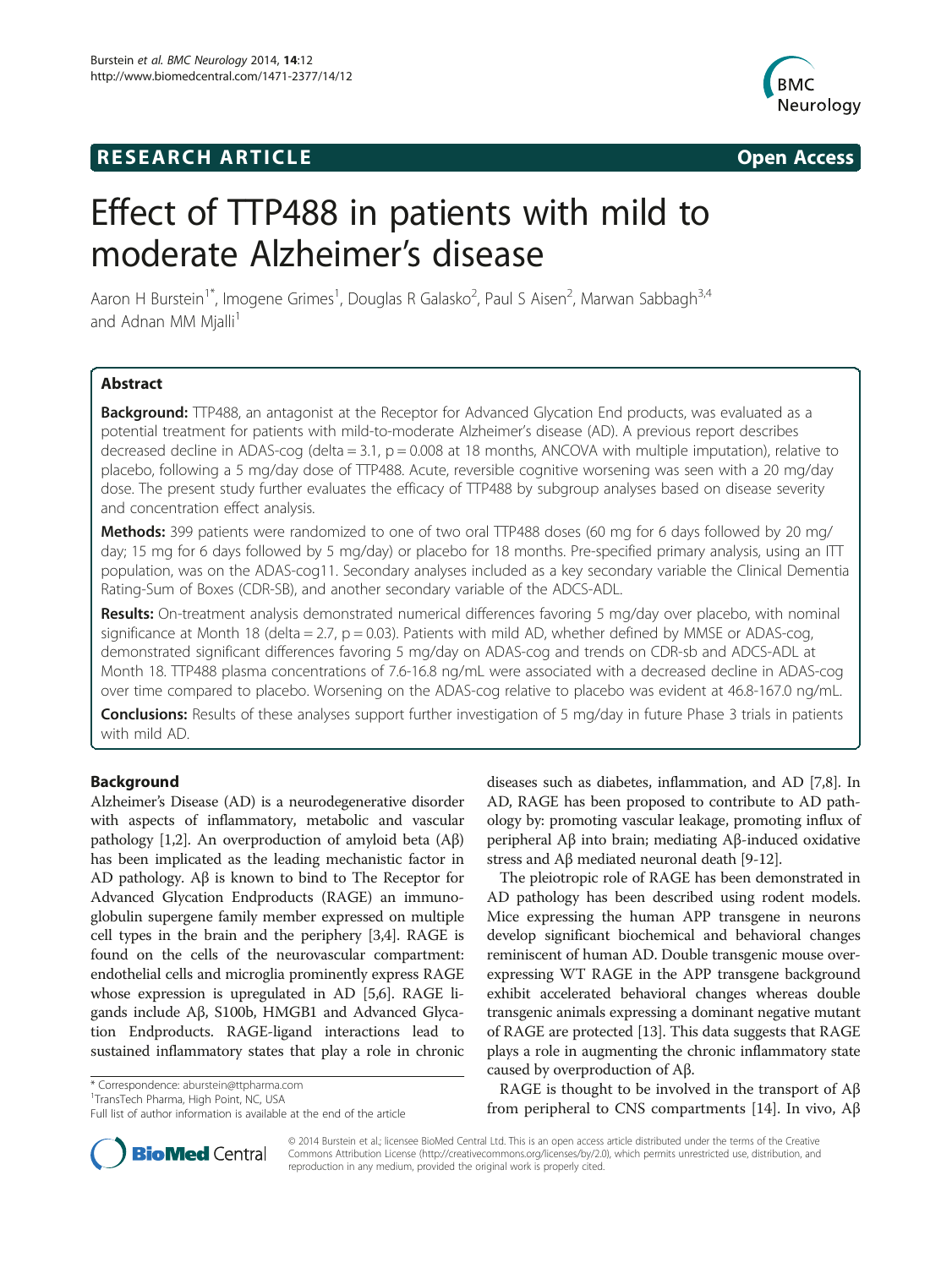<span id="page-1-0"></span>uptake into brain is dependent on RAGE as shown in RAGE null mice [\[12](#page-7-0)]. Similarly, Aβ uptake in brain can be inhibited using either the secreted, soluble form of RAGE (called sRAGE) or an anti-RAGE antibody [\[12](#page-7-0)]. In addition, plaque formation in a mouse model of cerebral amyloidosis was inhibited using sRAGE [\[15,16](#page-7-0)]. These data suggest that RAGE is intimately involved in the pathogenesis of AD, and that sustained Aβ interaction with RAGE on blood brain barrier (BBB) and/or neuronal cells is an important element of amyloid plaque formation and chronic neuronal dysfunction.

TransTech Pharma, Inc. discovered TTP488, an orally active, centrally acting antagonist of RAGE-RAGE ligand interaction. Chronic oral dosing of TTP488 in AD transgenic mice led to a reduction of amyloid load in the brain, improved performance on behavioral testing and normalization of electrophysiological recordings from hippocampal slices [[17\]](#page-7-0).

The results of a phase 2 study examining the safety, tolerability and efficacy of TTP488 in mild to moderate AD have been reported elsewhere [\[18\]](#page-7-0). Briefly, 399 patients were randomly assigned to one of two dose levels of TTP488 (60 mg loading dose for 6 days followed by 20 mg/day; 15 mg loading dose for 6 days followed by 5 mg/day) or placebo administered orally for 18 months. The pre-specified primary analysis, using a modified intent-to-treat population, was on the Alzheimer's Disease Assessment Scale-Cognitive (ADAS-cog11). Based on a pre-specified interim analysis when 50% of subjects had completed the 6 month visit, the 20 mg/day dose was discontinued due to an increased incidence of confusion, falls and greater ADAS-cog decline than placebo. No safety concerns were noted for the 5 mg/day group. Approximately 12 months after all subjects were randomized a second pre-specified interim analysis on 18-month completers compared the 5 mg/day dose and placebo groups for futility and safety. While safety data raised no concerns, the criterion for futility (less than 10% conditional

power to observe a significant difference between low dose and placebo at 18 months) was met and treatment was discontinued. Final analysis showed a decreased decline on the ADAS-cog in the 5 mg/day group at month 18 (treatment-placebo difference =  $3.1$ , p =  $0.008$ , ANCOVA with multiple imputation) (Figure 1, panel A). The difference remained significant using other planned statistical models that cope with missing data differently (ANCOVA on observed cases ( $p = 0.02$ ), ANCOVA with LOCF ( $p =$ 0.03), mixed-models repeated measures  $(p = 0.04)$ , and GEE  $(p = 0.03)$ ). The authors concluded that this postfutility analysis suggested benefit for 5 mg/day; however, definitive conclusions about the effects could not be made due to operational issues (dropouts and discontinuations from treatment) subsequent to the interim analysis.

This manuscript describes analyses of the effect of TTP488 5 mg/day, versus placebo, on the Alzheimer's Disease Assessment Scale-Cognitive (ADAS-cog) [\[19\]](#page-7-0) after 18 months of treatment, in patients on stable background therapy with acetylcholinesterase inhibitors and/or memantine, based on an "on-treatment" definition of the study population. Additionally, analysis of the ADAS-cog, Clinical Dementia Rating Sum of Boxes (CDR-sb) [[20](#page-7-0)] and the Alzheimer's Disease Cooperative Study – Activities of Daily Living scale (ADCS-ADL) [[21\]](#page-7-0) for mild sub-population and characterization of the pharmacokinetic/pharmacodynamic relationship of TTP488 to ADAS-cog are described.

#### **Methods**

This Phase 2, multicenter, randomized, double-blind, placebo-controlled, parallel, three-arm, multiple dose study was conducted at 40 study sites in the United States between January 2007 and December 2010 (ClinicalTrials. gov identifier NCT00566397.) The study was approved by each study site's Local Institutional Review Board (see Additional file [1](#page-6-0)). Each patient provided written informed consent. If patients had impaired decisional capacity, caregivers provided consent and patients provided assent.

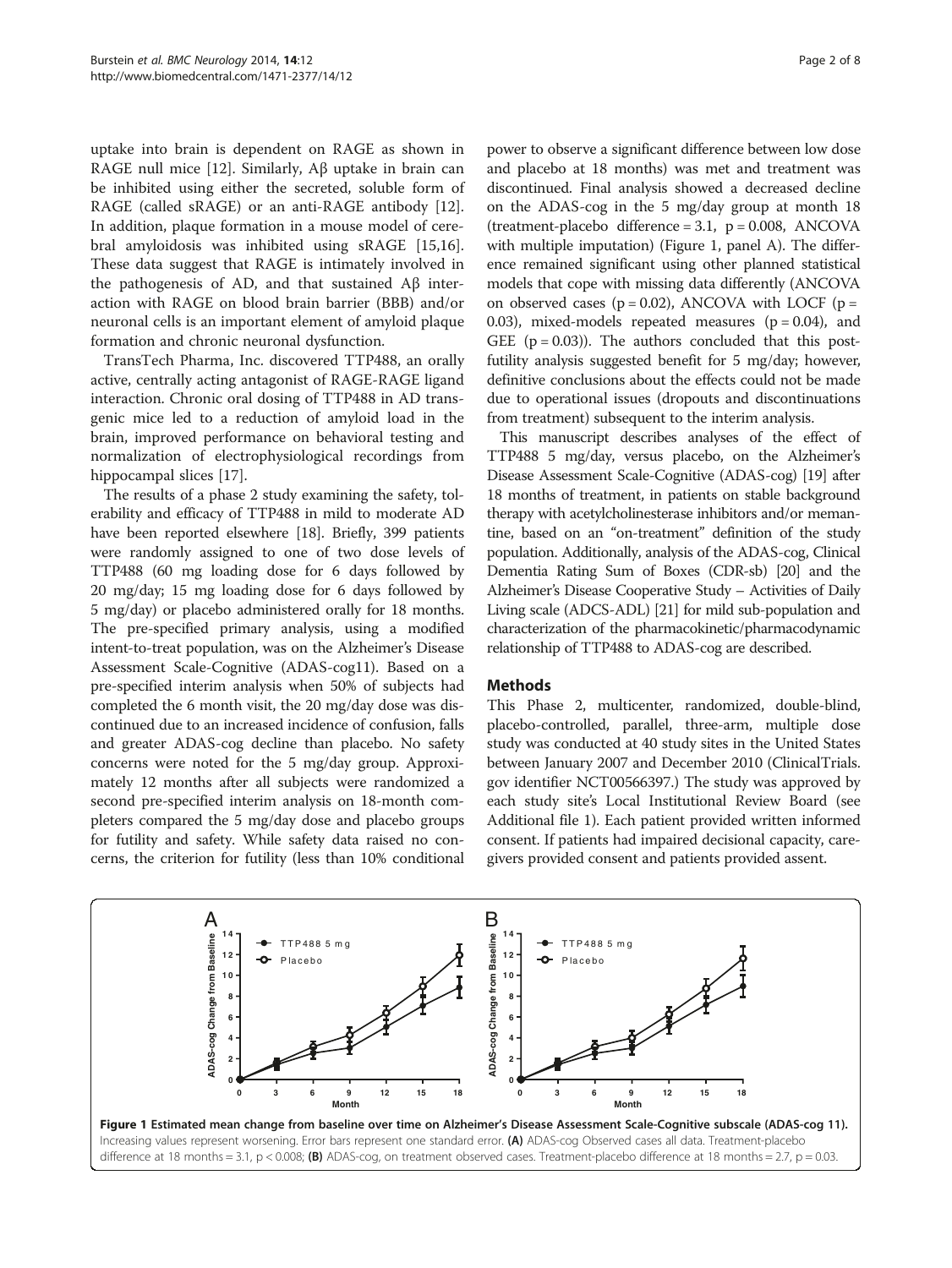#### **Patients**

Eligible patients were aged  $\geq$  50; met the criteria for a diagnosis of probable AD [[22](#page-7-0)]; had a MMSE [\[23](#page-7-0)] score between 14 and 26, had a modified Hachinski (Rosen) score ≤4, were receiving treatment with a stable dose of an acetylcholinesterase inhibitor and/or memantine for ≥ 4 months prior to randomization. Patients were excluded for clinically significant neurologic, psychiatric or other diseases contributing to his/her dementia, MRI and/or CT evidence of stroke or significant cerebrovascular disease, uncontrolled hypertension, unstable cardiac or pulmonary disease, diabetes (or hemoglobin A1c at screening  $> 6\%$ ).

#### Study design and treatment

Enrollment targeted 399 patients (133 per group), randomized (1:1:1) to placebo, or TTP488 20 mg daily (after a loading dose of 60 mg daily for 6 days), or 5 mg daily (after a loading dose of 15 mg daily for 6 days), for 18 months. An independent Data and Safety Monitoring Board (DSMB) monitored the safety of subjects in the trial.

Study visits occurred at screening, baseline, then at four weeks, 3, 6, 9, 12, 15, 18 months, with a safety follow-up visit at 21 months. Visits included clinical and safety evaluations, blood draw for plasma biomarker and pharmacokinetic analysis, and pill counts to assess compliance. Brain MRIs were obtained at baseline, 12 and 18 months. Lumbar punctures for CSF biomarkers were performed at baseline and 12 months on a subgroup of subjects.

# Outcome measure

The primary efficacy measure was the ADAS-cog [\[21](#page-7-0)]. The ADAS-cog/12-item (scored 0–80) scale was administered before the first dose, and at 3, 6, 9, 12, 15 and 18 months with the pre-specified analyses being on the ADAS-cog/11-item scale (Scored 0–70). The key secondary clinical measure was the CDR-sb [\[22](#page-7-0)]. The ADCS-ADL was included as a secondary measure [\[23](#page-7-0)]. Both CDR-sb and ADCS-ADL were administered prior to dosing and at months 6, 12 and 18.

#### Pharmacokinetic assessments

Blood samples for TTP488 PK analysis were collected prior to dosing at Week 1, at Months 1, 3, 6, 9, 12, 15, 18, and 21 and at Early Termination.

# Statistical analysis

#### Populations

The full analysis set (FAS) consisted of all subjects who received at least 1 dose of study medication, and had a baseline (if applicable for the endpoint being analyzed) and post-baseline observation for the measurement of interest. The results of this analysis have been presented previously [\[18\]](#page-7-0). The on-treatment analysis set was

defined as all available on treatment data, where "on treatment" was defined as date of last dose plus 45 days (this definition was used because the drug has a long ½ life of 10–20 days).

#### Primary analysis

The primary analysis planned in the study protocol compared differences in mean treatment effect using 5 statistical methodologies that cope with missing data in different ways, with multiple-imputation methods demarked as primary and others as supportive (supportive methods included endpoint analysis, observed cases, generalized estimating equations (GEE), and mixed-models repeated measures on the longitudinal data). Point estimates, standard errors, confidence intervals, and p-values were computed using the statistical models as planned. For all analyses alpha  $= 0.05$ , as the supportive analyses were planned to ensure robustness against missing data.

Baseline measures of the variable of analysis are recommended covariables for statistical modeling [\[24](#page-7-0)]. Subgroup analysis for covariables of baseline severity of AD can be based on MMSE or ADAS-cog, the latter of which is the variable of analysis. Use of the baseline ADAS-cog can reduce heterogeneity, thereby increasing the sensitivity of detecting delineation between treatments.

# Pharmacokinetic/pharmacodynamic analyses

Blood samples (5 mL) for TTP488 plasma concentrations were collected in dipotassium (K2) EDTA tubes prior to dosing at Week 1, months 1, 3, 6, 9, 12, 15, 18, 21 and at Early Termination. Samples were centrifuged at approximately 1700 g for about 10 minutes at 4°C with plasma stored in polypropylene tubes at approximately -20°C within 1 hour of collection. Plasma samples were analyzed for TTP488 concentrations using a validated HPLC-MS/MS method.

Exploratory analyses relating TTP488 plasma concentration (including the 20 mg/day and 5 mg/day dose groups) to ADAS-cog values, and changes over time, utilized deriving a subject-level value by two methods: (1) deriving the subject level value by the maximum of the trough concentration values for that subject over the 18 month period, and (2) deriving the subject level value by taking the median concentration value for that individual. Analyses were done at the subject level.

Subjects were classified into concentration groups according to quintile cut-points in the distribution of concentration values ignoring administered dose.

#### Analysis of mild vs. moderate subgroups

Protocol-planned analyses included subgroup analysis based on baseline severity of AD. ADAS-cog and CDR-sb changes from baseline were analyzed (ANCOVA adjusted for baseline main effects) by baseline disease severity using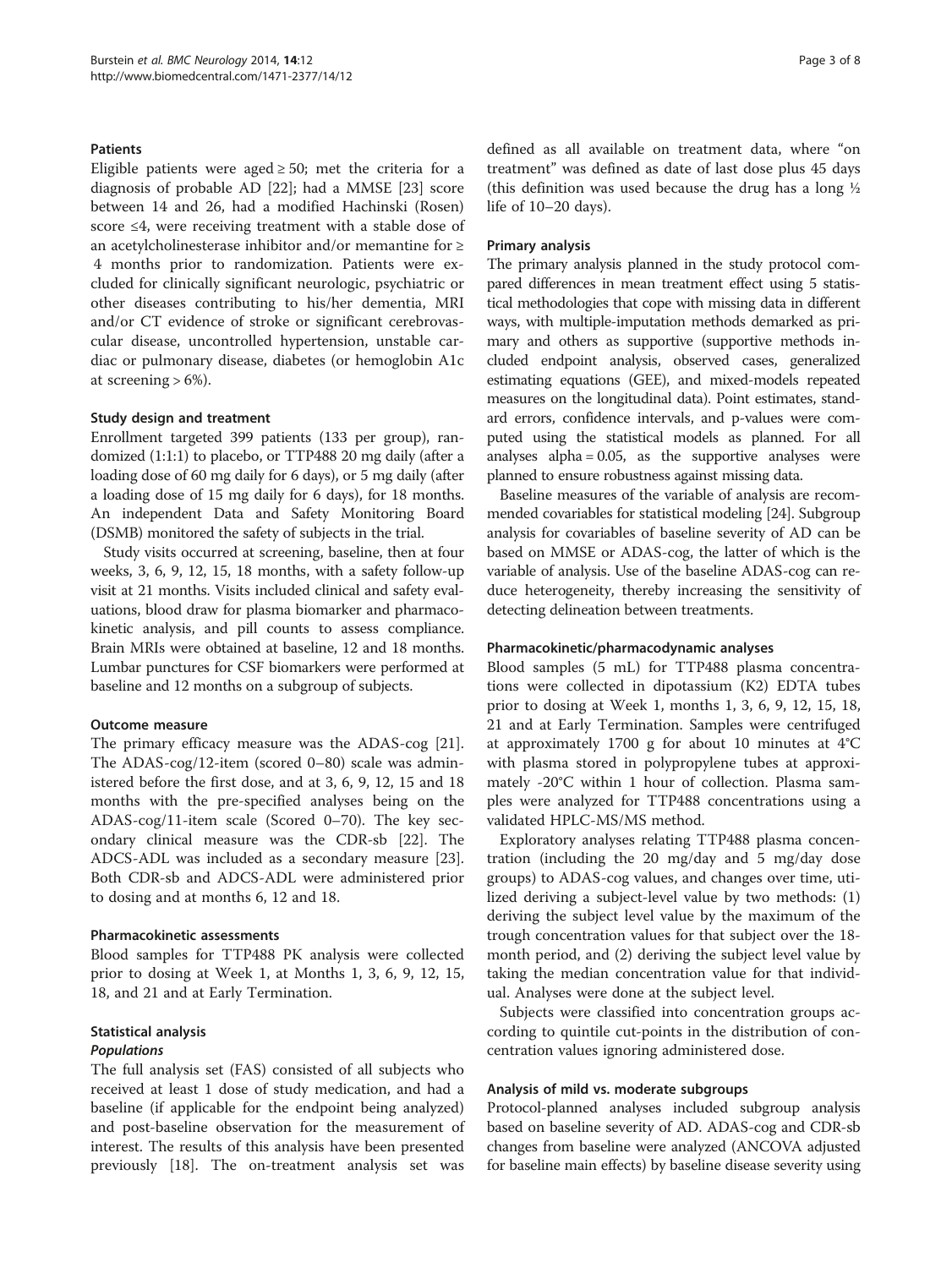| Table 1 Patient demographic and baseline clinical     |
|-------------------------------------------------------|
| characteristics (including all on- and off-drug data) |

|                              | <b>TTP488</b><br>20 mg/day | <b>TTP488</b><br>5 mg/day | Placebo         |
|------------------------------|----------------------------|---------------------------|-----------------|
|                              | $(n = 135)$                | $(n = 131)$               | $(n = 133)$     |
| Age (years)                  | $73.0 \pm 9.0$             | $73.6 \pm 8.8$            | $72.2 \pm 9.6$  |
| Sex (% women)                | 61                         | 53                        | 57              |
| Race                         |                            |                           |                 |
| White                        | 128                        | 120                       | 125             |
| Education (years)            | $15.0 \pm 3.0$             | $14.8 \pm 2.8$            | $15.3 \pm 2.8$  |
| <b>MMSE</b>                  | $19.9 \pm 3.6$             | $20.8 \pm 3.5$            | $20.5 \pm 3.4$  |
| Mild (MMSE $\geq$ 20), n(%)  | 71 (53%)                   | 84 (64%)                  | 81 (61%)        |
| Moderate (MMSE $<$ 20), n(%) | 64 (47%)                   | 47 (36%)                  | 51 (39%)        |
| ADAS-cog                     | $24.9 \pm 9.7$             | $24.4 \pm 9.8$            | $24.1 \pm 9.6$  |
| CDR-sb                       | $5.7 \pm 2.9$              | $5.6 \pm 2.7$             | $6.0 \pm 2.8$   |
| ADCS-ADL                     | $61.3 \pm 12.9$            | $61.4 \pm 12.3$           | $59.9 \pm 12.8$ |
| <b>NPI</b>                   | $7.9 \pm 10.5$             | $7.7 \pm 10.3$            | $8.6 \pm 10.4$  |
| APOE e4+status, n (%)        | 62                         | 65                        | 74              |
| E2/E3                        | 3(2.3%)                    | 5 (4.2%)                  | $1(0.9\%)$      |
| E2/E4                        | $7(5.4\%)$                 | 2(1.7%)                   | 2(1.7%)         |
| E3/E3                        | 46 (35.7%)                 | 36 (30.5%)                | 30 (25.6%)      |
| E3/E4                        | 47 (36.4%)                 | 53 (44.9%)                | 59 (50.4%)      |
| E4/E4                        | 26 (20.2%)                 | 20 (16.9%)                | 25 (21.4%)      |
| Unknown/Missing              | 6                          | 15                        | 16              |
| AchEl use, n(%)              | 134 (99%)                  | 129 (98%)                 | 132 (100%)      |
| Memantine use, n (%)         | 92 (68%)                   | 87 (66%)                  | 96 (73%)        |

Unless otherwise indicated, data reported as mean  $\pm$  SD.

MMSE = Mini-Mental State Examination, ADAS-cog = Alzheimer's Disease Assessment Scale cognitive. CDR-sb = Clinical Dementia Rating sum of boxes, ADCS-ADL = Alzheimer's Disease Cooperative Study Activities of Daily Living Scale, NPI = Neuropsychiatric Inventory, APOE e4 = Apolipoprotein E e4 allele,

AchEI = acetylcholinesterase inhibitor.

an MMSE based definition of mild AD (MMSE  $\geq$  20). ADAS-cog, CDR-sb and ADCS-ADL were additionally evaluated (2-sample t-test) using an ADAS-cog based definition of mild AD (ADAS-cog  $\leq$  19). An ADAS-cog value of 19 was selected based on conversion of a traditional cut-off of an MMSE value of 20, used in the analyses reported above, to a corresponding ADAS-cog value using the previously described linear relationship between ADAS-cog and MMSE (ADAS-cog = 56.4-1.86\*MMSE) [\[25](#page-7-0)].

#### Sample size

With approximately 133 subjects per group, the primary study had 80% power to detect a 3 point difference in change from baseline to 18 months in ADAS-cog scores between a TTP488 dose group and placebo, allowing for 25% missing data and two interim analyses. ADAS-cog 18- month changes from baseline were assumed to have a standard deviation of 6.5 points for all treatment groups. A total experiment-wise Type 1 error rate of  $\alpha$ = 0.05 was targeted.

# Results

# Patient disposition

Patient disposition has been described previously [\[18](#page-7-0)]. Briefly, 701 subjects were screened for eligibility, 302 were excluded and 399 were randomized. Subjects were well matched for demographic characteristics with no significant differences between groups (Table 1).

#### On-treatment analysis

Statistical analysis on ADAS-cog was performed using all available on-treatment data. Beginning with Month 3, there were 127 subjects in the placebo group and 126 subjects in the 5 mg/day dose group with baseline and on-treatment data. Mean changes and median changes in ADAS-cog are consistent in showing numerical active-placebo differences favoring the 5 mg/day dose group over time. (Table 2, Figure [1,](#page-1-0) panel B) At all time points, the numerical difference favors the 5 mg/day dose group over placebo, with nominal significance at Month 18 ( $\Delta = 2.7$ , p = 0.03).

# Exploratory analysis by disease severity

Analysis was performed on the FAS (ITT) comparing ADAS-cog and CDR-sb in patients with mild AD (MMSE  $\geq 20$ ) and moderate AD (MMSE < 20)). For ADAS-cog, a 3.3 point ( $p = 0.024$ ) and 2.7 point ( $p = 0.4$ ) difference between 5 mg/day and placebo was seen at Month 18 in the mild group and moderate group, respectively. For CDR-sb, a  $0.72$  point ( $p = 0.053$ ) and  $0.74$  point  $(p = 0.5)$  difference between 5 mg/day and placebo was seen at Month 18 in the mild group and moderate group, respectively. These findings were confirmed in post-hoc subgroup analyses defining mild patients as

Table 2 Changes from baseline in ADAS-cog for on-treatment population

|          |                 | -               |                 |                 |                 |                  |
|----------|-----------------|-----------------|-----------------|-----------------|-----------------|------------------|
|          | 3 months        | 6 months        | 9 months        | 12 months       | 15 months       | 18 months        |
| 5 mg/day | $1.43 \pm 0.50$ | $2.52 \pm 0.56$ | $3.02 \pm 0.62$ | $5.14 \pm 0.75$ | $7.18 \pm 0.81$ | $8.96 \pm 1.07$  |
|          | $(n = 126)$     | $(n = 118)$     | $(n = 106)$     | $(n = 95)$      | $(n = 83)$      | $(n = 63)$       |
| Placebo  | $.58 \pm 0.44$  | $3.16 \pm 0.54$ | $3.99 \pm 0.68$ | $6.26 \pm 0.69$ | $8.74 \pm 0.91$ | $11.63 \pm 1.15$ |
|          | $(n = 127)$     | $(n = 114)$     | $(n = 109)$     | $(n = 101)$     | $(n = 86)$      | $(n = 59)$       |
|          |                 |                 |                 |                 |                 | $p = 0.03$       |
|          |                 |                 |                 |                 |                 |                  |

Data presented as mean ± standard error.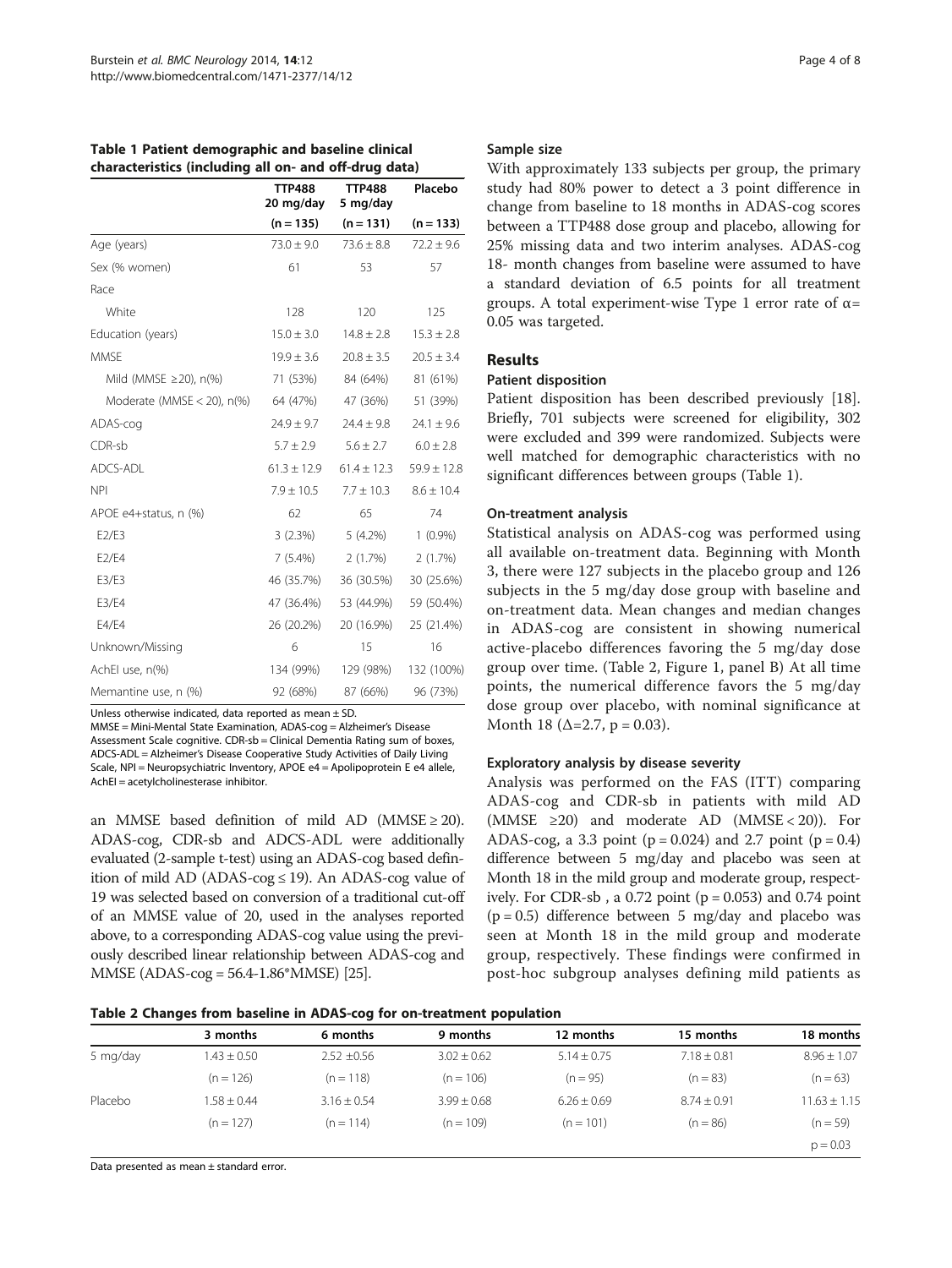having baseline ADAS-cog  $\leq$ 19 (n = 25 in each treatment group, observed cases at 18 months). These analyses reveal a delta at 18 months, favoring 5 mg/day over placebo, on ADAS-cog of 5.9 points (p < 0.01) and trends on CDR-sb (delta =  $1$ ,  $p = 0.08$ ) and ADCS-ADL  $(delta = 4.92, p = 0.07)$  (Figure 2). The beneficial effect of 5 mg/day in patients with moderate AD (ADAS-

cog >19) was less pronounced with a delta (5 mg/day vs. placebo) at 18 months of 1.45 for ADAS-cog, 0.74 for CDR-sb, and 0.57 for ADCS-ADL.

## TTP488 Plasma concentration driven analysis

As expected, higher plasma TTP488 trough concentrations (mean, median of trough concentrations over the



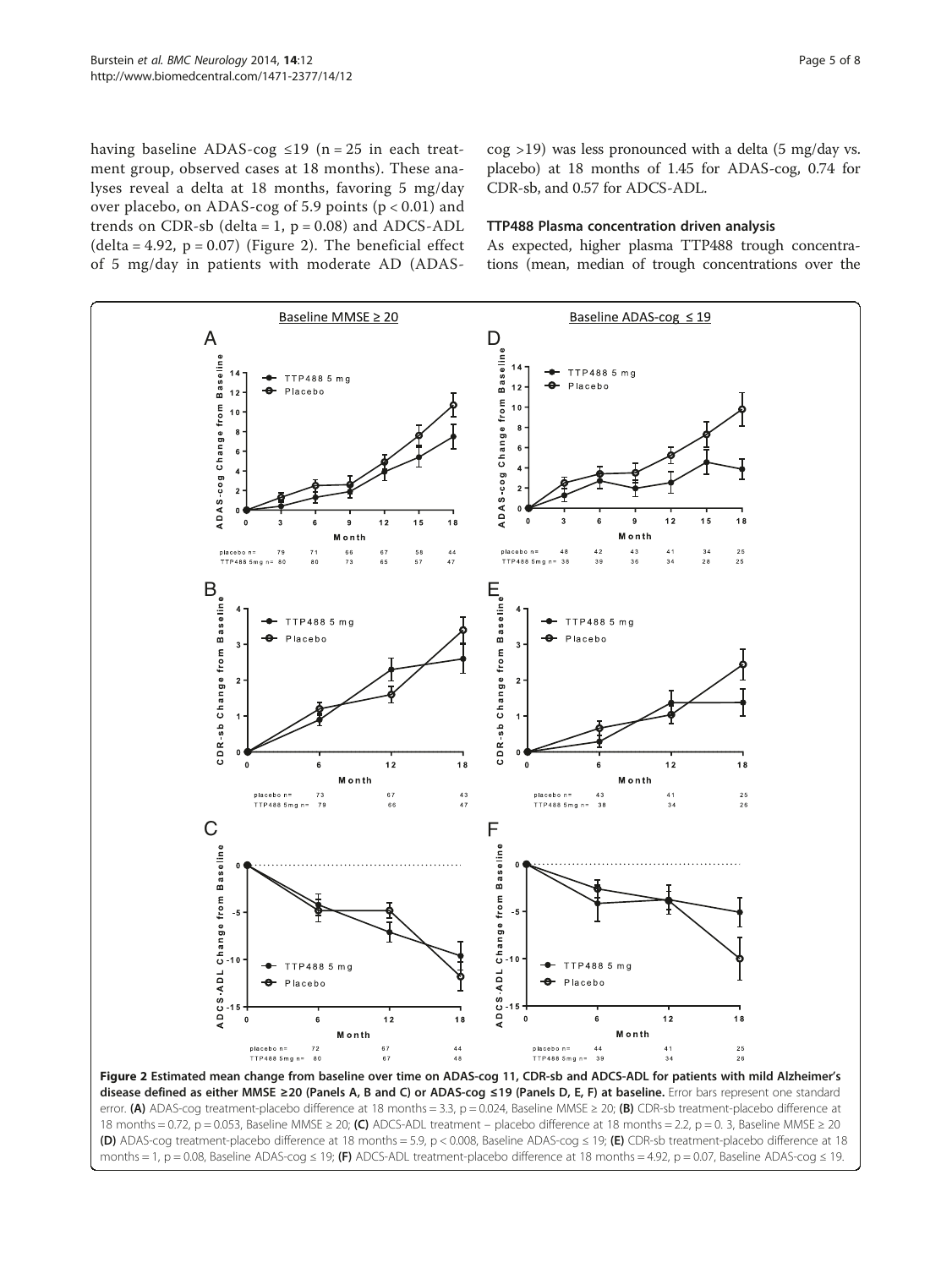|                                   | TTP488 dose group       | TTP488 mean<br>concentration <sup>a</sup> | TTP488 median<br>concentration <sup>b</sup> | 95% confidence<br>interval of the mean |
|-----------------------------------|-------------------------|-------------------------------------------|---------------------------------------------|----------------------------------------|
|                                   |                         | (nq/mL)                                   | (nq/mL)                                     |                                        |
| Median of subjects' trough values | 5 mg/day ( $n = 131$ )  | 13.02                                     | 12.25                                       | [11.74, 14.31]                         |
|                                   | 20 mg/day ( $n = 134$ ) | 68.57                                     | 64.58                                       | [63.46, 73.69]                         |
| Mean of subjects' trough values   | 5 mg/day ( $n = 131$ )  | 16.22                                     | 14.90                                       | [14.59, 17.85]                         |
|                                   | 20 mg/day ( $n = 134$ ) | 83.75                                     | 75.05                                       | [77.40, 90.10]                         |

#### Table 3 TTP488 median and mean trough concentrations associated with the 5 mg/day and 20 mg/day dose groups

Mean and median concentration across the measured timepoints was determined for each subject. Descriptive statistics (mean, median) subsequently provided for each measure.

a Mean TTP488 concentration across the 18 months, or available time points, for each individual subject. Each subject contributes a single value.

b Median TTP488 concentration across the 18 months, or available time points, for each individual subject. Each subject contributes a single value.

study duration, mean of trough concentrations over study duration) were observed for 20 mg/day, and lower concentrations observed for 5 mg/day (Table 3, Figure 3).

Within certain concentration ranges, delineation from placebo in changes in ADAS-cog was more pronounced than in other ranges (Table [4](#page-6-0)). Subjects with concentrations in the lowest 20% (0.1-10.2 ng/mL) and second lowest 20% (10.3-16.8 ng/mL) showed benefit over placebo at 18 months. The effect in the 0.1-10.2 ng/mL group was primarily driven by those subjects with concentrations greater than 7.6 ng/mL. Subjects in the middle 20% group (17.0-46.3 ng/mL) showed similar effects as placebo. Subjects in the top two groups (46.8-71.7 ng/mL and 74.0-167.0 ng/mL) showed a numerical worsening in ADAS-cog relative to placebo through 12 months after which time the number of subjects in these quintiles is too few to allow for meaningful interpretations.

#### **Discussion**

This Phase 2 trial explored the safety and efficacy of 2 doses levels of TTP488, compared to placebo, in patients with

mild-to-moderate AD. Post-futility, protocol-specified analyses of changes in ADAS-cog showed a favorable effect in the 5 mg/day dose group compared to placebo at month 18. Sensitivity analyses using methodologies that cope with missing data differently indicated that conclusions were invariant to statistical model or methodology, thereby supporting the robustness of the result. Post-hoc analyses of subjects "on treatment" also demonstrated significant treatment effects for the 5 mg/day dose group.

Effects on the ADAS and CDR-SB were slightly greater and similar in magnitude, respectively, in mild versus moderate subjects defining each subgroup based on MMSE. Given the MMSE is a brief screening test, analyses based on an ADAS-cog based definition of mild AD (consistent with recommended statistical methodologies for accommodating baseline measures of the variable of analysis as a covariable) provide additional confirmation of the effect of TTP488 in patients with mild AD. The inability to demonstrate a significant effect on the ADAS-cog and CDR-sb, despite clinically meaningful numerical effect sizes, in moderate subjects is presumably due the smaller group



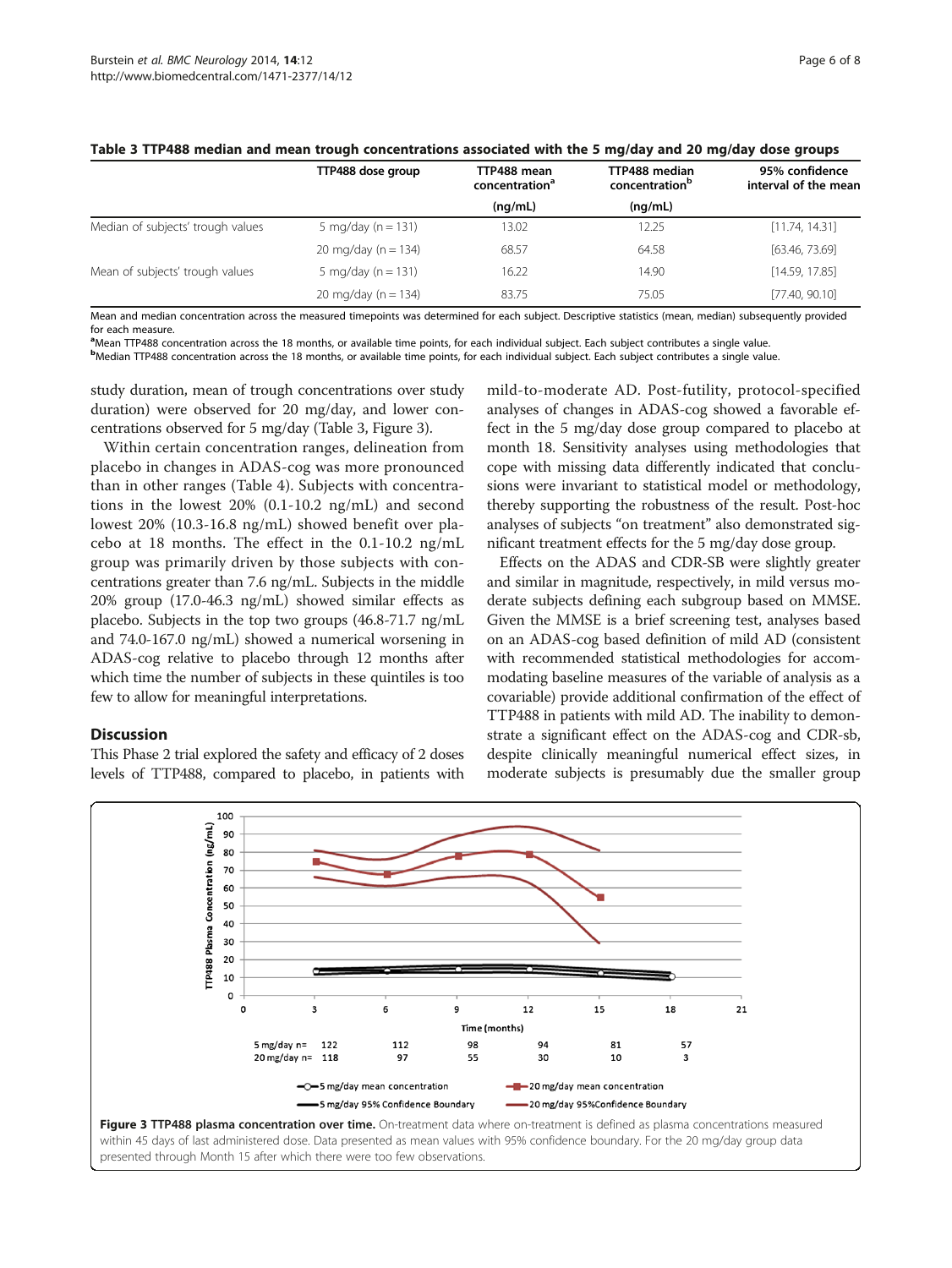| Month          | Placebo    | $0.1 - 10.2$ ng/mL | 10.3-16.8 ng/mL | 17.0-46.3 ng/mL | 46.8-71.7 ng/mL | 75-167 ng/mL |
|----------------|------------|--------------------|-----------------|-----------------|-----------------|--------------|
| $\overline{3}$ | 1.59(0.43) | 0.83(0.75)         | 1.35(0.74)      | 2.51(0.77)      | 4.42 (0.84)     | 7.4 (0.94)   |
|                | $n = 129$  | $n = 50$           | $n = 51$        | $n = 52$        | $n = 47$        | $n = 48$     |
| 6              | 3.14(0.54) | 2.24(0.85)         | 2.3(0.87)       | 4(0.88)         | 4.7(0.82)       | 9.1(1)       |
|                | $n = 115$  | $n = 48$           | $n = 49$        | $n = 48$        | $n = 37$        | $n = 46$     |
| 9              | 4.3(0.7)   | 1.9(0.9)           | 3(0.93)         | 4.3(1.1)        | 5.1(1.45)       | 8.4(1.3)     |
|                | $n = 112$  | $n = 39$           | $n = 46$        | $n = 42$        | $n = 27$        | $n = 40$     |
| 12             | 6.4(0.68)  | 3(0.76)            | 5.6(1.22)       | 6.7(1.3)        | 7.4(1.67)       | 9.3(1.3)     |
|                | $n = 105$  | $n = 32$           | $n = 42$        | $n = 37$        | $n = 22$        | $n = 31$     |
| 15             | 9.9(0.9)   | 6.8(0.98)          | 6.9(1.42)       | 8.1(0.4)        | 9.3(1.97)       | 10.1(1.9)    |
|                | $n = 89$   | $n = 30$           | $n = 37$        | $n = 30$        | $n = 21$        | $n = 24$     |
| 18             | 11.9(1.1)  | 8.7(1.36)          | 8.1(1.71)       | 10.1(2)         | 10.1(2.47)      | 11.3(1.8)    |
|                | $n = 64$   | $n = 25$           | $n = 26$        | $n = 25$        | $n = 15$        | $n = 19$     |

<span id="page-6-0"></span>Table 4 Changes from baseline in ADAS-cog for each quintile TTP488 concentration range over 18 months of treatment

Data are reported as mean (sd), n.

size and increased variability. While a 5 mg dose of TTP488 may impart beneficial effects in both mild and moderate subjects, enrichment of a study population for mild subjects may allow for not only a greater magnitude of effect but early demonstration of clinical effects.

The results of analyses of ADAS-cog, based on plasma concentrations suggest 5 mg/day, associated with plasma concentrations of 7.6-16.8 ng/mL, as a dose that would be associated with beneficial effects on cognition relative to placebo. While concentrations above 46.8 ng/mL were associated with reversible worsening of cognition in TTP488 treated subjects, the ability to safely dose subjects in the concentration range of 17.0-46.3 ng/mL provides an adequate safety margin for the 5 mg/day dose thereby allowing for accommodation of increased intersubject variability that may be seen in an expanded Phase 3 population.

#### Conclusions

This Phase 2 trial demonstrated a 3.1 point difference in ADAS-cog at 18 months for the 5 mg/day dose relative to placebo in patients with mild-to-moderate AD; an effect supported by "on-treatment" analyses of the data. Secondary analyses evaluating the effect in mild patients demonstrated a significant effect on ADAS-cog and trend on CDR-sb and ADCS-ADL at 18 months. This finding supports the enrichment of future TTP488 trials with mild subjects, to allow for demonstration of effects with a dose of 5 mg/day plus standard of care.

# Additional file

[Additional file 1:](http://www.biomedcentral.com/content/supplementary/1471-2377-14-12-S1.docx) Listing of Investigational Review Boards/Ethics Committees approving the conduct of this study.

#### Competing interests

Aaron Burstein is an employee of TransTech Pharma. Imogene Grimes is an employee of TransTech Pharma. Douglas Galasko has received research grants from University of California San Diego, National Institutes of Health, Michael J Fox Foundation, Alzheimer's Drug Discovery Foundation; has been a consultant for Elan Pharmaceuticals, and has received fees as a DSMB member for Elan Pharmaceuticals, Janssen Immunotherapy, Balance Pharmaceuticals and received fees as an Editor of Alzheimer's Research and Therapy. Paul Aisen has received research grants from Lilly, Baxter, NIA, FNIH and has been a consultant and/or received honoraria from NeuroPhage; Elan Corporation, Wyeth, Eisai Inc., Schering-Plough Corp., Bristol-Myers Squibb, Eli Lilly and Company, NeuroPhage, Merck & Co., Roche, Amgen, Genentech, Inc., Abbott, Pfizer Inc, Novartis, Bayer, Astellas, Dainippon, Biomarin, Solvay, Otsuka, Daiichi, AstraZeneca, Janssen, Medivation, Inc., Ichor, Toyama, Lundbeck, Biogen Idec, iPerian, Probiodrug, Somaxon, Biotie, Anavex and Kyowa Hakko Kirin Pharma.

Marwan Sabbagh has received research grants from Pfizer, Eisai, Lilly, Avid, Bristol-Myers Squibb, Avanir, Janssen, Elan, Bayer, Paramal, Genentech is a consultant to TransTech Pharma.

Adnan Mjalli is an employee of TransTech Pharma.

#### Authors' contributions

DG, PA and MS were involved in the concept, design and conduct of this study and reviewed the content of the manuscript. AB, IG, AM were involved in the analysis and interpretation of secondary analyses described in this manuscript. AB was responsible for drafting of the manuscript. All authors have reviewed, read and approved the final version of the manuscript for submission to BMC Neurology.

#### Acknowledgements

Funding was provided by Pfizer, Inc. and by the National Institute on Aging (grant AG10483).

#### Author details

<sup>1</sup>TransTech Pharma, High Point, NC, USA. <sup>2</sup>Department of Neurosciences University of California, San Diego, CA, USA. <sup>3</sup> Banner Sun Health Research Institute, Sun City, AZ, USA. <sup>4</sup>University of Arizona, Tucson, Arizona, AZ, USA

Received: 16 May 2013 Accepted: 6 January 2014 Published: 15 January 2014